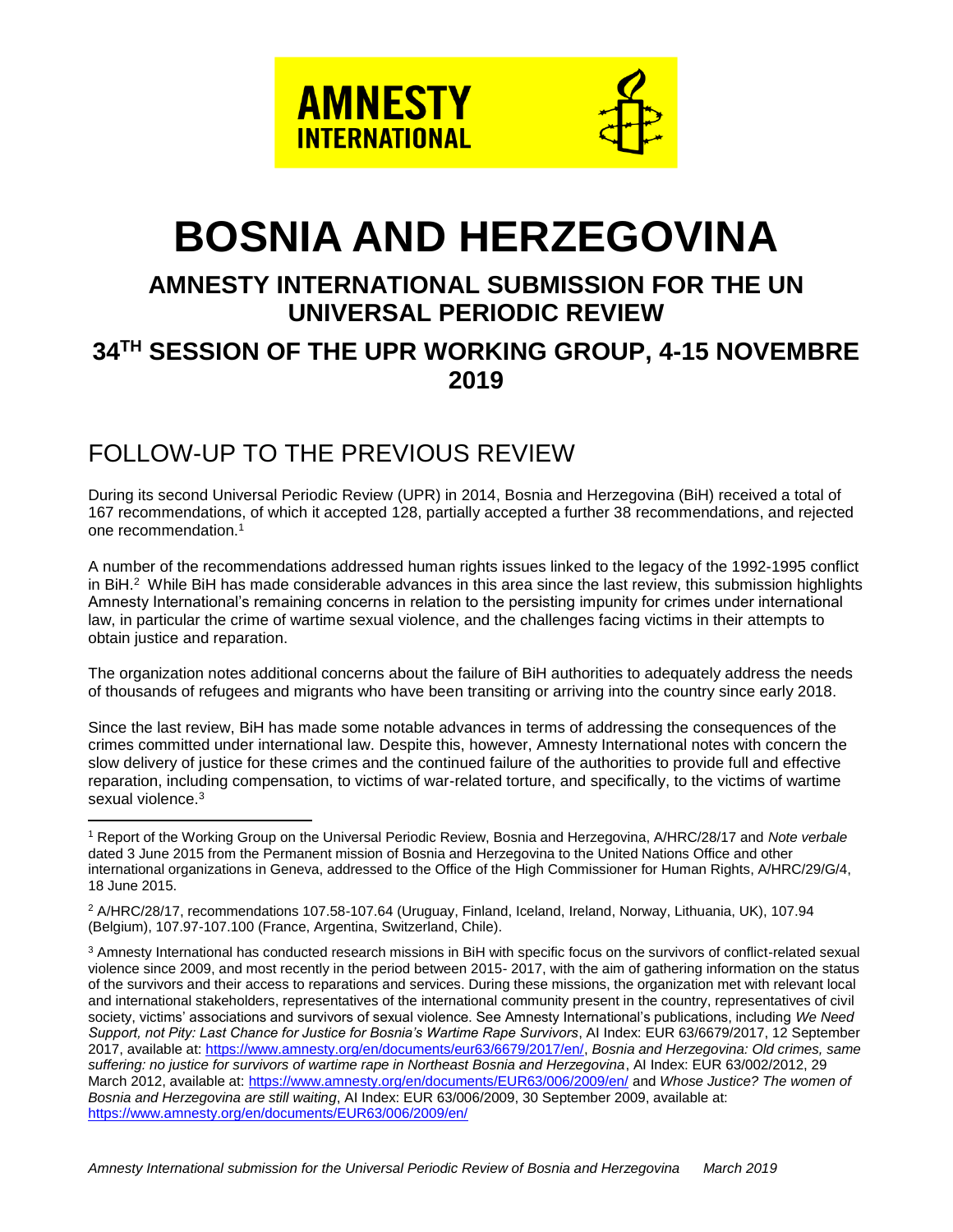Amnesty International welcomes considerable improvements made over the past years to improve the number and quality of prosecution of cases of wartime sexual violence, strengthen witness protection and support in courts and prosecutor's offices across BiH, develop institutional networks for victims and witnesses, <sup>4</sup> and improve the capacity of service providers working with the victims. However, despite the recent progress in the number of cases tried, the overall pace of prosecutions remains very slow and the courts and prosecutors' offices continue to struggle to address the huge backlog of cases.<sup>5</sup>

The authorities in BiH have not done enough to ensure that all victims of war crimes of sexual violence can access compensation for the harms suffered. These failures are evident in the obstacles victims face in effectively claiming and collecting compensation from convicted perpetrators or the state in judicial proceedings and in inadequate legal assistance provided to survivors seeking compensation through the courts.

Amnesty International notes with concern that the complicated and dysfunctional constitutional structure, as well as the persistent inability and unwillingness of the authorities to agree, even within their own separate jurisdictions, on the adoption of crucial measures in line with BiH's international obligations, continue to prevent the survivors from realizing their rights 24 years after the conflict.

# THE NATIONAL HUMAN RIGHTS FRAMEWORK

### **Prosecution of wartime sexual violence under criminal codes**

 $\overline{a}$ 

BiH has partially complied with the recommendations of the previous review concerning the need to harmonize with the international law the provisions in its criminal codes pertaining to the crimes of wartime sexual violence. 6

Amnesty International welcomes the adoption in 2015 of amendments to the BiH Criminal Code to include a definition of crimes of sexual violence as underlying offences of war crimes against civilians and crimes against humanity, which are in line with the international criminal standards and jurisprudence of international courts and tribunals<sup>7</sup> and recommendations of UN Committee against Torture.<sup>8</sup> The amendments removed the earlier

<sup>5</sup> Since 2004, when the War Crimes Chamber of the Court of BiH was established, a total of 123 such cases have been completed and 134 perpetrators convicted of sexual violence crimes. The years 2015 and 2016 saw the highest completion rates on record, with 20 and 19 completed cases, respectively. While encouraging overall, these numbers still represent less than 1% of the total estimated 20,000 victims of war crimes of sexual violence and a fraction of the potential cases. At the time of writing, nearly 260 war crimes cases were pending before different courts in BiH, while over 900 cases were still in the pre-investigation stage. At the current rate, it may take decades to clear the existing backlog of cases. For a more comprehensive study of progress concerning the prosecutions, see Organisation for Security and Cooperation in Europe (OSCE) Mission in BiH, *Towards Justice for Survivors of Conflict-Related Sexual Violence in Bosnia and Herzegovina: Progress before Courts in BiH between 2014 and 2016*, June 2017 (hereinafter: OSCE, *Towards Justice for Survivors*).

<sup>6</sup> A/JRC/28/17, recommendations 107.58 (Uruguay), 107.59 (Finland), 107.63 (Norway), 107.99 (Switzerland).

 $7$  The amendments brought this section of the BiH Criminal Code into compliance with Article 7 of the Statute of the International Criminal Court (ICC) and with the practice of the International Criminal Tribunal for Former Yugoslavia (ICTY).

<sup>4</sup> With assistance of donors, most notably European Union and United Kingdom, witness protection capacity and support expanded significantly over the past several years. This included the establishment of physical infrastructure, advanced technical capabilities in courtrooms, the hiring and training of dedicated witness protection staff and the provision of psychosocial assistance to witnesses before, during and after the trials. Under the project implemented by Vive žene, a local NGO, an association of NGOs has supported local Social Welfare Centres in setting up networks for psychological and social support mechanisms for witnesses in cases of conflict-related sexual violence. Today, 15 such protocols have been agreed, covering the entire territory of BiH and enabling the NGOs to provide perhaps the most tangible support to the survivors, including helping them overcome psychological trauma, organizing referrals to medical and social services and legal aid and acting as a liaison between survivors and prosecutors' offices. In addition to providing support to the victims, these organisations train authorities and others who come in contact with survivors in order to imbue the services with a traumaand gender-sensitive approach to dealing with vulnerable persons. For more detail, see Amnesty International, "We need support, not pity," p. 27-29.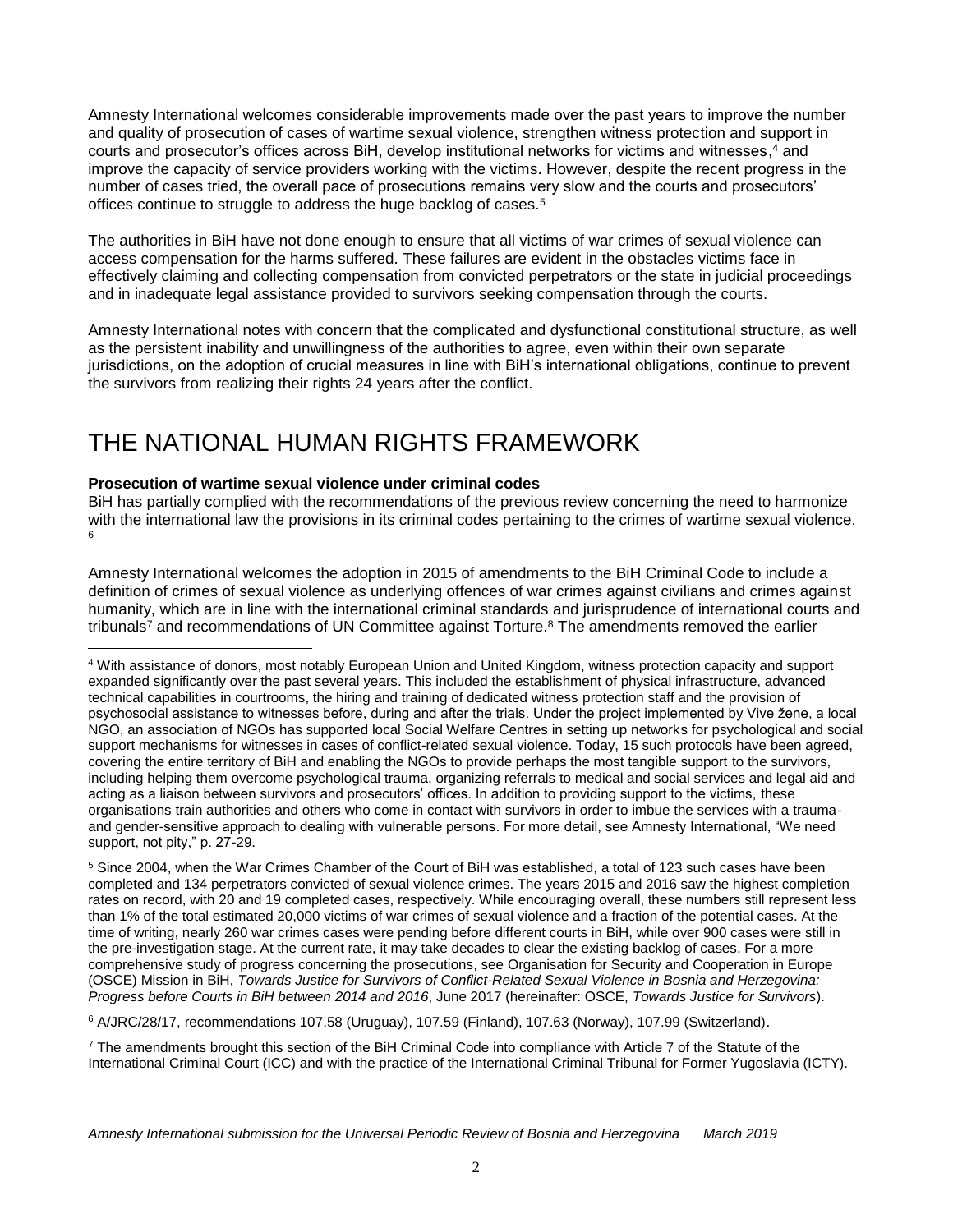condition of force, i.e., the requirement to prove the perpetration of the crime through the use of force or threat of use of force.<sup>9</sup> Instead, the amended law favours the concept of coercive circumstances as elaborated by the jurisprudence of the International Criminal Court, International Criminal Tribunal for former Yugoslavia and International Criminal Tribunal for Rwanda.<sup>10</sup>

Amnesty International is, however, concerned that the entity-level courts, Brčko District Court, and increasingly the Court of BiH, continue to rely on the Criminal Code of the former Socialist Federal Republic of Yugoslavia (SFRY Criminal Code) in prosecuting crimes committed during the conflict. Unlike the more progressive BiH Criminal Code, the SFRY Criminal Code has serious gaps when applied to crimes under international law. Most notably, it does not criminalize crimes against humanity and does not recognize the mode of liability of command and other superiors' responsibility, in contradiction with international standards. While rape is defined as a war crime, the full array of crimes of sexual violence recognized in international law (including sexual slavery and forced pregnancy) is not defined in the SFRY Criminal Code.<sup>11</sup> This has serious consequences for the adjudication of cases involving rape and other war crimes of sexual violence, as many such acts have been committed in the context of widespread attacks against the civilian population and could, therefore, constitute crimes against humanity. These deficiencies in the SFRY Criminal Code make it an unsuitable normative framework to address sexual violence in armed conflicts.<sup>12</sup>

<sup>8</sup> See UN Committee against Torture, Concluding observations on the combined second to fifth periodic report of Bosnia and Herzegovina, Para. 9, CAT/C/BiH/CO/2-5, 20, January 2011.

 $\overline{a}$ 

9 Law on Changes and Amendments to the Criminal Code of BiH of 19 May 2015, Official Gazette no. 40/15. See Articles 9 and 10 on relevant changes to the Articles 172 (crimes against humanity) and 173 (war crimes against civilians) defining underlying offences of sexual violence.

 $10$  This was an important change as the inclusion of the condition of force had limited the means by which sexual acts could be declared non-consensual and, until recently, had had a significant adverse effect on the proceedings in cases of sexual violence.

<sup>11</sup> Under provisions for war crimes provided by SFRY Criminal Code of 1976, sexual violence can be prosecuted as torture, inhumane treatment or the causing of great suffering or serious injury to bodily integrity or health. See chapter XVI of the SFRY Criminal Code, entitled "Criminal Acts against Humanity and International Law." Also, see Organization for Security and Cooperation in EUROPE (OSCE), "Combating Impunity for Conflict-related Sexual Violence in Bosnia and Herzegovina: Progress and Challenges, An Analysis of Criminal Proceedings before the Courts of the Federation of Bosnia and Herzegovina, Republika Srpska and Brčko District between 2004-2014"*,* Sarajevo, June 2015. In April 2017, UN Human Rights Committee expressed concern about the practice of courts in BiH to prosecute the crimes committed in conflict under the SFRY Criminal Code, and instructed BiH to "ensure that judicial authorities in all entities pursue efforts aimed at harmonising jurisprudence on crimes committed during the conflict, and apply the law in a manner consistent with the applicable international legal standards." See UN Human Rights Committee, Concluding observations on the third periodic report of Bosnia and Herzegovina, paras. 15-16, CCPR/C/BIH/CO/3, April 2017.

<sup>12</sup> Amnesty International, *Submission to UN Human Rights Committee*, March 2017 (Index: EUR 63/5554/2017). Also, see 'Whose Justice?', p. 30. Despite the deficiencies, the SFRY Criminal Code continues to be applied by the courts in the entities and Brčko District, and in recent years, increasingly by the Court of BIH as well. This has become of greater concern since the 2013 ruling by the European Court for Human Rights (ECtHR) in the case *Maktouf and Damjanović v. Bosnia and Herzegovina.* The ECtHR ruling found that the application of the sentencing provision of the BiH Criminal Code in *Maktouf and Damjanović* constituted a violation of Article 7 of the European Convention of Human Rights (ECHR), which prohibits the retroactive application of criminal law if it is to the disadvantage of the accused. The ruling stated that the court in BiH ought to have used the more lenient sentencing provisions of the SFRY Criminal Code<sup>12</sup> when sentencing the defendants who were charged with war crimes and received penalties that were within the lower range of punishment foreseen under the BiH Criminal Code.

Although the ECtHR ruling did not provide a further view as to whether the sentencing provisions of the BiH Criminal Code, especially those in the higher range, i.e., 15 years or above, are compatible with Article 7, courts in BiH have interpreted it as requiring that the more lenient SFRY Criminal Code be applied to cases of war crimes and genocide. While cases of crimes against humanity, including some cases of wartime sexual violence, have continued to be tried under the BiH Criminal Code, the BiH Constitutional Court's interpretation of ECtHR ruling affected trials and sentencing in all other genocide and war crimes proceedings before Court of BiH. In at least 23 instances, this has led to the reopening of cases with final and binding decisions and a reduction of the sentences handed down to perpetrators of crimes of sexual violence.

Beyond the impact on sentencing practices, in several cases, the courts have also interpreted the ECtHR ruling as requiring the re-qualification of acts in order to apply the SFRY Criminal Code. Amnesty International considers that the ECtHR ruling addresses only the sentencing practice and, therefore, does not preclude the courts in BiH from using the definitions of

*Amnesty International submission for the Universal Periodic Review of Bosnia and Herzegovina March 2019*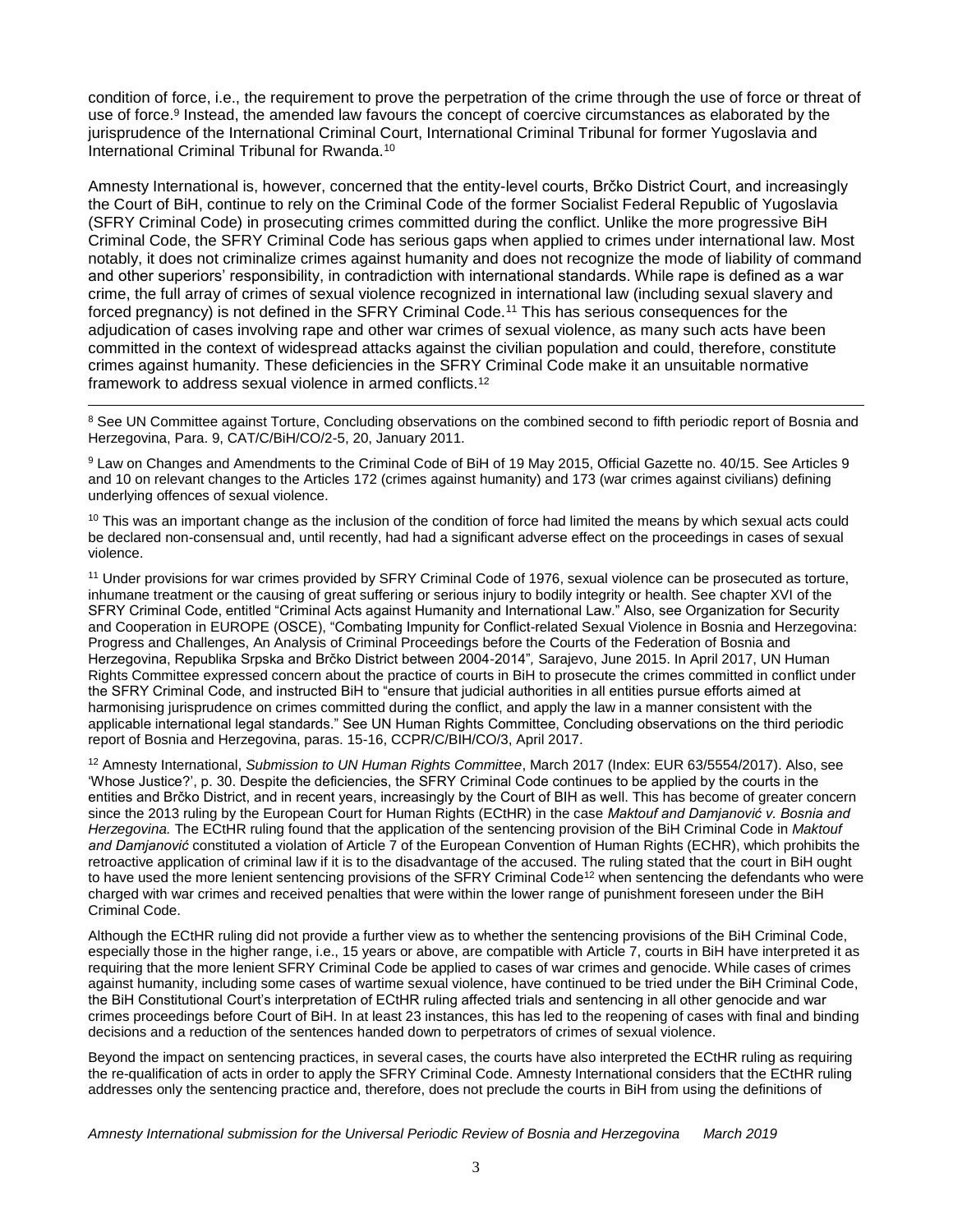#### **Legal and policy framework**

 $\overline{a}$ 

Despite several efforts to do so, the authorities have failed to adopt key policy and legal documents that sought to put in place a system to address the rights of civilian victims of war, including victims of wartime sexual violence, in a manner consistent with international standard and practice.

The text of the revised National Strategy for Processing of War Crimes was agreed by a working group in September 2018, yet the document has not been officially adopted by the Council of Ministers at the time of writing. The Strategy envisaged new measures to ensure the completion of all cases of war crimes by 2023. The Court of BiH and Prosecutor's Office of BiH failed to meet the targets set in the original five-year Strategy adopted in 2008.<sup>13</sup>

BiH has failed to adopt the Draft National Strategy on Transitional Justice, which was drafted in 2011/2012 by the Ministry of Human Rights and Refugees and Ministry of Justice. The draft Strategy was meant to provide a comprehensive platform to provide truth and justice and ensure effective institutional access to reparations and other forms of support for civilian victims of war, including survivors of sexual violence, regardless of their place of residence. Despite the attempts by BiH Ministry of Justice to reinvigorate the process, at the time of the writing, there were no indications that the political commitment necessary for the adoption of this policy document was forthcoming.<sup>14</sup>

BiH authorities have also failed to adopt the Programme for Victims of Sexual Violence in Conflict, which was jointly launched in 2011 by the Ministry of Human Rights and Refugees and UN Population Fund (UNPFA), with the aim to ensure an inclusive and systematic approach to improving the lives of victims.<sup>15</sup>

#### **The BiH draft law on the rights of victims of torture**

The BiH draft law on the rights of victims of torture had not been adopted at the time of this submission. The previous three attempts to pass the draft legislation were unsuccessful, as the versions presented failed to obtain the required political support in the BiH Council of Ministers. Entity representatives from Republika Srpska (RS) continue refusing to participate in the efforts of the Ministry of Human Rights and Refugees to develop a BiH-wide draft law through an inter-ministerial working group.<sup>16</sup>

crimes under the BiH Criminal Code. Article 7 of the ECHR and Article 15 of the International Covenant on Civil and Political Rights (ICCPR) allow for the trial and punishment of any person for any act, which, at the time of its commission, was criminal under international law, even if appropriate domestic legislation was not in force at the time of the commission of the act.<sup>12</sup> The view of the courts in BiH that the criminal code in force at the time of the conflict should typically apply has resulted in a situation where some serious crimes under international law, including crimes of sexual violence, are not adequately classified and tried.

<sup>13</sup> See Balkan Insight, 'Strategija za rad na predmetima ratnih zločina nije ispunjena', 29 January 2016, available at http://www.balkaninsight.com/rs/article/bih-strategija-za-rad-na-predmetima-ratnih-zlo%C4%8Dina-nije-ispunjena-01-29- 2016. In its Concluding observations on the third periodic report of BiH, the UN Human Rights Committee expressed concern about the slow pace of prosecuting war crimes and the failure of the courts to meet the targets set out in the original War Crimes Strategy and urged BiH to expedite the proceedings. See UN Human Rights Committee, *Concluding observations on the third periodic report of BiH*,CCPR/C/BiH/CO/3, 13 April, 2017, paras. 13-14.

<sup>14</sup> Interviews with BiH Ministry of Justice, civil society organizations and international organizations conducted during research missions, Sarajevo, September and November 2016 and June and September 2017.

 $15$  The programme consisted of four key elements: (i) the harmonisation of legal framework with international standards, (ii) access to free legal aid and adequate protective measures for victim-witnesses at the war crimes proceedings, (iii) strengthening the capacities of service providers, and (iv) building partnerships between governmental and nongovernmental sector.<sup>15</sup> Apart from the solutions proposed for improving the social and economic situation of the survivors and reducing the stigma they face in society, the Programme defined the basis for realizing survivors' rights to social welfare and healthcare at the local level and provided concrete measures for their economic empowerment. In the absence of political consensus on this document, UN agencies in BiH are implementing several segments of the programme, including those related to witness support, psychosocial assistance and empowerment, but Amnesty International notes with concern the lack of concrete effort by the authorities in BiH to secure the necessary political support and resources to take over these programs in the future.

<sup>16</sup> Interviews with BiH Ministry of Justice, Sarajevo, November 2016 and September 2017.

*Amnesty International submission for the Universal Periodic Review of Bosnia and Herzegovina March 2019*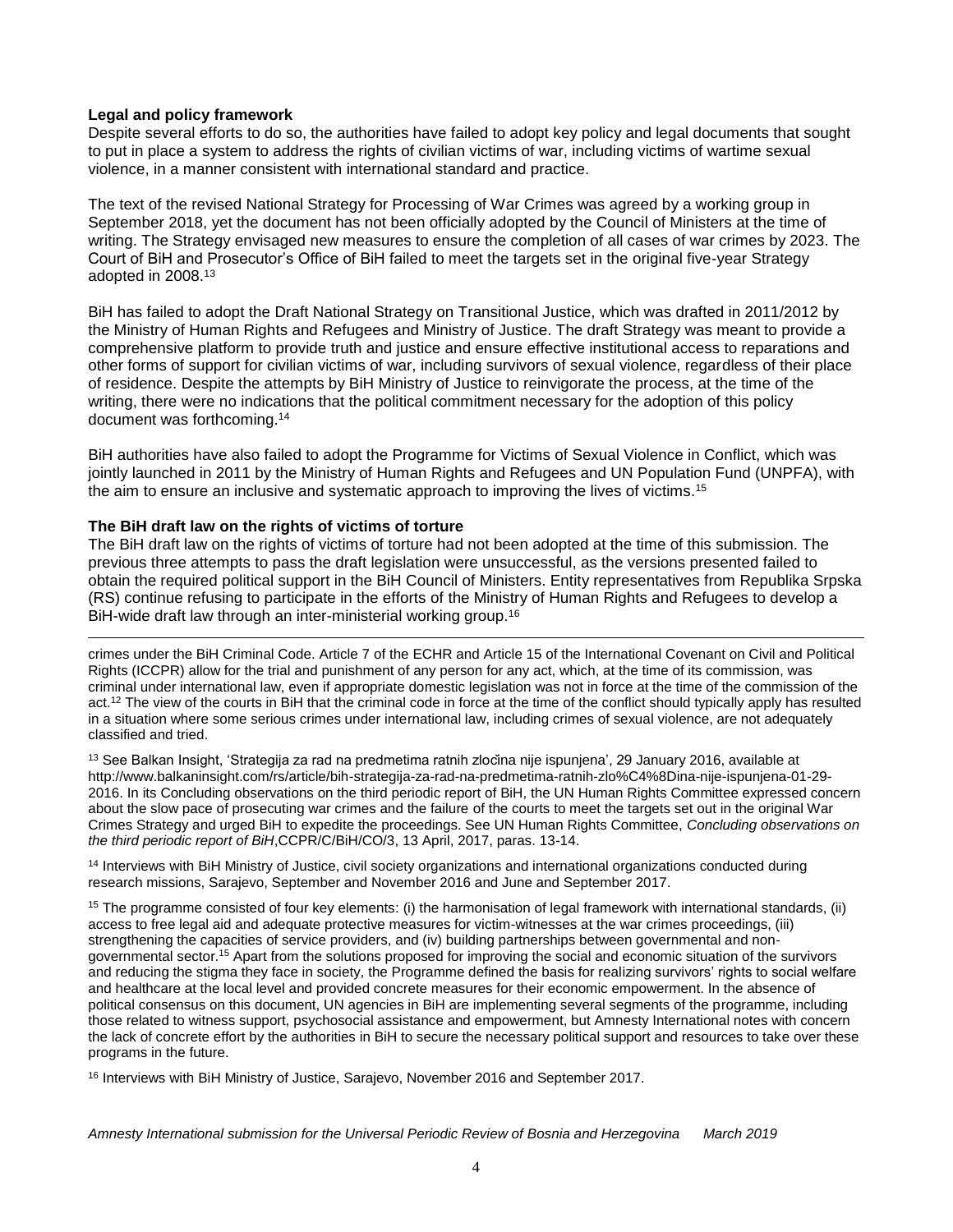In June 2018, the RS National Assembly adopted its own Law on protection of victims of wartime torture. While largely harmonized with the international standard, the law nevertheless contains several provisions that could prevent some victims from fully realizing their rights. For example, the law limits the evidence necessary to prove the fact of torture to that solely available to the official institutions of RS. Such restrictive provision could create insurmountable obstacle for many victims whose cases were not documented by the bodies in RS, but were recorded in other parts of the country, and could result in discrimination.<sup>17</sup> In addition, the law prescribes a strict five-year cut-off limit to apply for the status of victim of wartime torture. Amnesty International considers that any time limitations for applications, in particular for the victims of wartime sexual violence, would limit the ability of victims, many of whom remain reluctant to speak about their experience, to apply and obtain the status or reparation.

While the adoption of the law by RS is a welcome development, the authorities must undertake additional measures throughout the implementation to ensure that all victims are able to access the rights guaranteed by this law without unnecessary restrictions which could result in their applications being rejected.

## PROMOTION AND PROTECTION OF HUMAN RIGHTS ON THE GROUND

### **ACCESS TO REPARATION FOR VICTIMS OF WARTIME SEXUAL VIOLENCE**

#### **Compensation in criminal proceedings**

Amnesty International welcomes the recent decisions of courts in BiH to start awarding financial compensations to victims of wartime sexual violence in criminal proceedings.<sup>18</sup> To date, courts in BiH have ruled in eight cases, including four at the second instance, to order convicted perpetrators to pay compensation to the victims of conflict-related sexual violence.<sup>19</sup> While a positive development, to date, not one of the court decisions has been implemented nor has compensation been paid to the victims. Perpetrators often lack funds, making it impossible for courts to enforce such decisions.<sup>20</sup> BiH does not have a victim compensation fund or alternative mechanism to compensate survivors of criminal acts in cases when convicted perpetrators are not able to pay damages, leaving the victims without the ability to effectively enforce their right to this form of compensation.

#### **Compensation in civil proceedings**

 $\overline{a}$ 

Most victims continue to be required to pursue compensation claims in separate civil proceedings before local courts that lack adequate witness protection standards and capacities.<sup>21</sup> Separate civil proceedings compromise

enforcement of the compensation decisions.

*Amnesty International submission for the Universal Periodic Review of Bosnia and Herzegovina March 2019*

<sup>&</sup>lt;sup>17</sup> This would be in contravention of the general provisions of this law as well as international standards, and in particular the UN Basic Principles, that stress that the "principle of reparation must be applied without any discrimination of any kind or on any ground, without exception." See Basic Principles and Guidelines on the Right to Remedy and Reparation for Victims of Gross Violations of International Human Rights Law and Serious Violations of International Humanitarian Law (Basic Principles), A/RES/60/147/, principle 25, United Nations Committee against Torture and Other Cruel, Inhuman or Degrading Treatment or Punishment, General Comment no. 3, para. 32.

<sup>18</sup> The two decisions before BiH court were confirmed in second instance. See *BiH v. Marković Bosiljko*, Case no. S1 1 K 012024 15 KRZ, 29 February 2016 and *BiH v. Slavko Savić*, Case no. S1 1 K 017213 15 KRZ, 24 November 2015.

<sup>19</sup> Email correspondence with TRIAL Int., June 2017. Examples of cases confirmed in the second instance are: *BiH v. Marković Bosiljko*, Case no. S1 1 K 012024 15 KRZ, 29 February 2016, and *BiH v. Slavko Savić*, Case no. S1 1 K 017213 15 KRZ, 24 November 2015.

 $20$  In interviews with Amnesty International, associations of survivors and lawyer representing them stressed that in many instances the alleged perpetrators moved their assets, i.e., signed them over to family members, since the end of the war or early on in the proceedings. The courts have overall failed to implement the measures to identify and secure the assets belonging to perpetrators and enable later

 $21$  In September 2018, BiH Ministry of Justice established a working group to agree to a harmonized text for the amendments to the Laws on Civil Proceedings at all levels in BiH in order to provide for the continued witness protection for the victims of wartime sexual violence who are directed by criminal courts to seek their compensation claims in separate civil proceedings.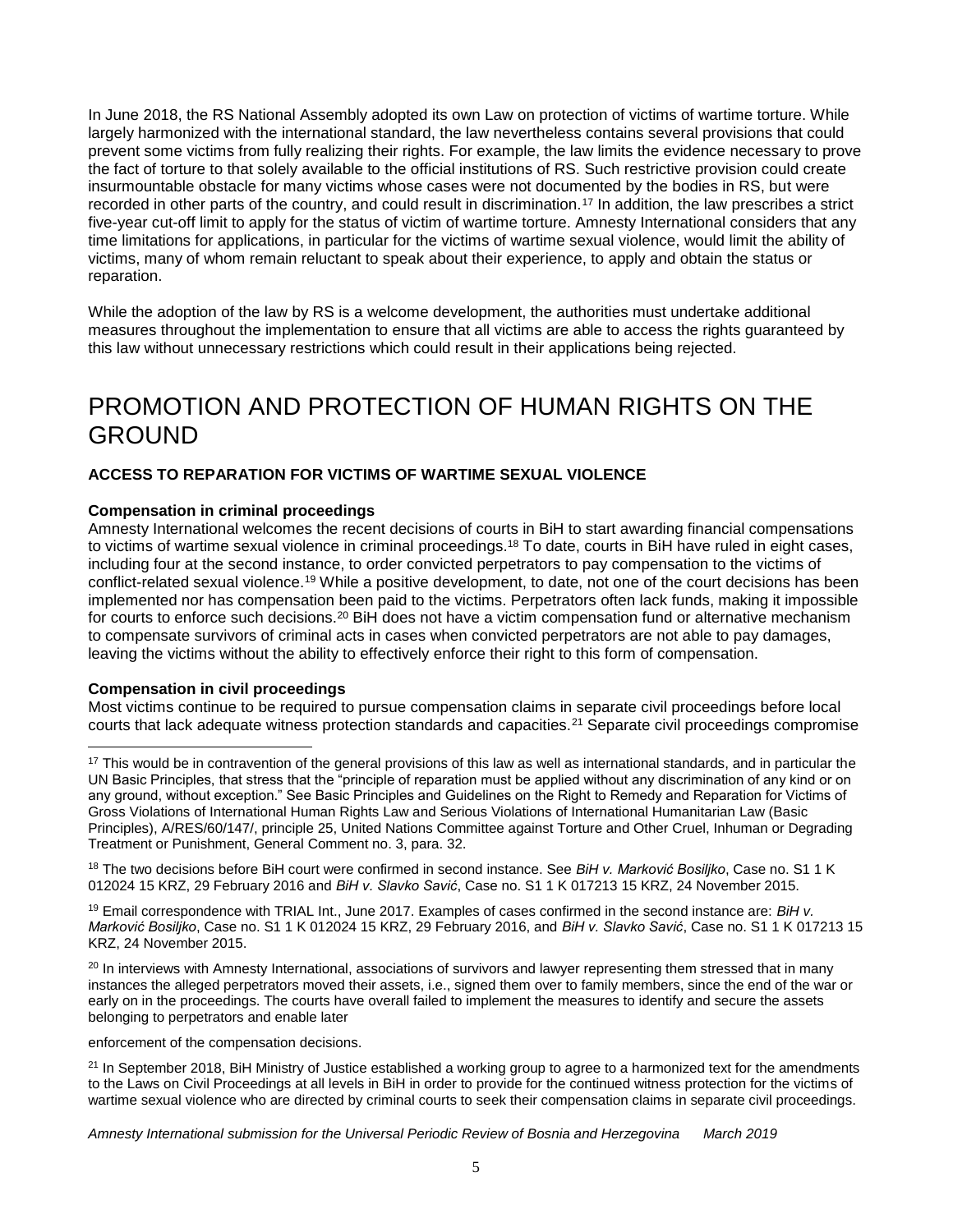the privacy of witnesses and often expose victims to unnecessary re-traumatization when they have, yet again, to provide their testimonies. While pursing claims before civil courts, victims bear the burden of proof, have to hire a lawyer and, until recently, have been responsible for the payment of court fees in instances when their claims have been dismissed.<sup>22</sup> Some level of legal support is available to survivors in criminal proceedings, however, such assistance is not readily accessible in civil courts due to the systemic shortages in the provision of legal aid at many levels in BiH. Given the low socio-economic status of the survivors, these costs serve as an additional deterrent to filing compensation claims.<sup>23</sup>

From 2014 to 2016, the BiH Constitutional Court issued several decisions<sup>24</sup> declaring that if directed at the state or entities, the claims for pecuniary damages that are a result of war crimes are subject to a statute of limitations, although war crimes are imprescriptible in national and international law.<sup>25</sup> This view has resulted in widespread dismissals of compensation claims filed by the survivors before courts in all parts of the country<sup>26</sup> in civil proceedings,<sup>27</sup> forcing survivors to pay high court fees or face administrative seizure of their assets.<sup>28</sup> Amnesty International considers that the BiH Constitutional Court's position stands in the way of survivors' ability to realise their right to reparation.<sup>29</sup>

 $\overline{a}$ For discussion of challenges of seeking compensation in civil proceedings, seeTRIAL, "Enforcement of damage compensation claims of victims of war in criminal proceedings in Bosnia and Herzegovina, Situation, Challenges and Perspectives", Sarajevo 2016, and, TRIAL, "Compensating survivors in criminal proceedings: Perspectives from the field, December 2016", available at: [https://trialinternational.org/wp-content/uploads/2016/11/TRIAL-International\\_compensation](https://trialinternational.org/wp-content/uploads/2016/11/TRIAL-International_compensation-publication_EN_web.pdf)[publication\\_EN\\_web.pdf.](https://trialinternational.org/wp-content/uploads/2016/11/TRIAL-International_compensation-publication_EN_web.pdf) Constitutional Court of BiH broke the practice in April 2018 when it ruled that the victims in civil proceedings claiming compensation should be freed from paying court fees in cases when their requests have been dismissed. See: Klix, "Ustavni sud BiH: Zrtva silovanja ne mora platiti sudske troskove," 3 April 2018, https://www.klix.ba/vijesti/bih/ustavni-sud-bih-zrtva-silovanja-ne-mora-platiti-sudske-troskove/180403049.

 $22$  This mainly covers adverse costs, while there is still a possibility of getting exempted from the obligation to pay taxes. The principal cost is the fees, which could be as high as 3,000 BAM (1,500 EUR) and are to be paid to the Attorney Office of Republika Srpska in application of the principle that the losing party is responsible for the cost of proceedings.

<sup>23</sup> TRIAL, "Compensating survivors", UN Human Rights Committee, TRIAL & Association of civil society organizations: Written information for the Adoption of the List of Issues by the Human Rights Committee with regard to Bosnia and Herzegovina, Para 98, CCPR/C/BiH/3, July 2015. Also, Amnesty International's interview with Nedžla Šehić, the lawyer representing victims in the cases involving compensation claims for the crimes of sexual violence committed during the war, 8 November, 2016, Sarajevo.

<sup>24</sup> See for example BiH Constitutional Court Decision of 10 November 2015, referenced at: [http://www.pravosudje.ba/vstv/faces/vijesti.jsp?id=58140,](http://www.pravosudje.ba/vstv/faces/vijesti.jsp?id=58140) and Decision of 21 September 2016, available at: [http://www.pravosudje.ba/vstv/faces/vijesti.jsp?id=63824,](http://www.pravosudje.ba/vstv/faces/vijesti.jsp?id=63824) as well as *Mustafa Karahasanović & Others v.Republika Srpska* , (AP-4128), BiH Constitutional Court, 28 March 2014.

<sup>25</sup> See International Committee of the Red Cross, Customary International Humanitarian Law, Rule 160 ('Statutes of limitation may not apply to war crimes). See also Article 29, Rome Statute of the International Criminal Court ('The crimes within the jurisdiction of the Court shall not be subject to any statute of limitations'). Moreover, according to the laws on civil obligations across BiH, the statute of limitations for pecuniary damages related to criminal acts is directly proportionate to the statute of limitation imposed to these acts, which makes the Constitutional Court views additionally difficult to understand or justify. Finally, BiH Constitutional Court appears to interpret the term responsible person' as denoting only persons directly responsible for the crime, i.e., perpetrators, but not also the persons or entities who have objective responsibility, such as the state or the entities.

<sup>26</sup> Prior to these decisions, the practice between the courts in RS and FBiH was different; the courts in RS had held this view for yea prior to the BiH Constitutional Court decisions, while the courts in FBiH changed their practice only after the position of the BiH Constitutional Court changed in 2015.

<sup>27</sup> Interview with lawyer Nedžla Šehić, 8 November 2016. Also, see TRIAL Int., 'Compensating survivors in criminal proceedings: perspectives from the field', p. 39.

<sup>28</sup> Amnesty International documented several cases of victims who had to face court police attempting to confiscate their personal property in order to recover the court costs following the negative outcome of civil litigation. Also, interview with Jasmin Mešković, president of the BiH Association of Camp Inmates, 11 November 2016 and 28 March 2017, Sarajevo.

 $29$  As the statute of limitations does not apply to crimes under international law, such as genocide, crimes against humanity and war crimes, they should not apply to criminal or civil proceedings in which victims of crimes against humanity seek full reparation.<sup>29</sup> Due to the long-term physical and psychological effects of torture on the victims, statutes of limitations should not apply in these cases, as they deprive the victims of their right to redress, compensation and rehabilitation. The UN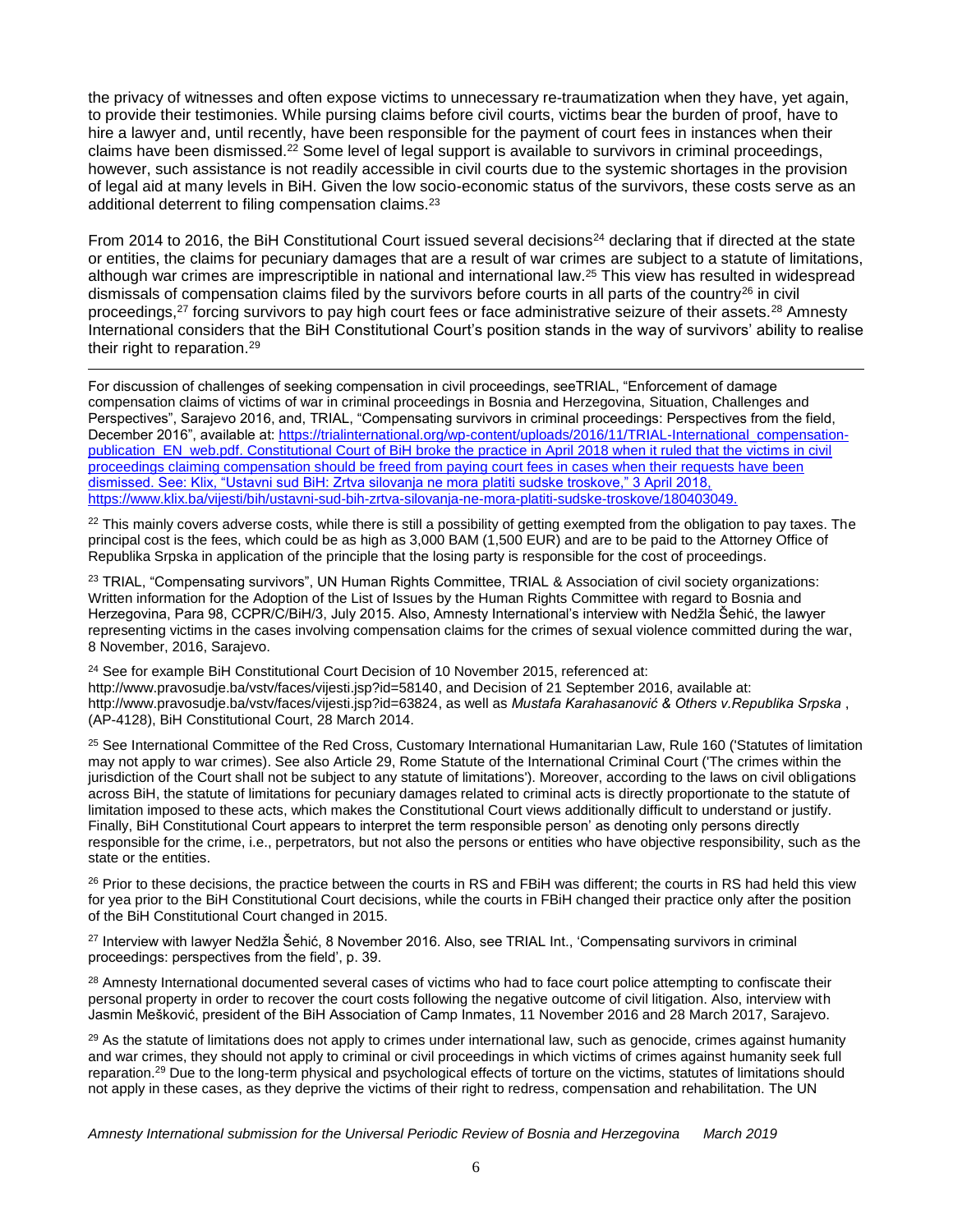The absence of state-wide legislation on administrative reparation, the inability of the authorities to enforce court decisions on compensation and BiH Constitutional Court's position on statutory limitations leave many victims without an enforceable right to a remedy, contrary to international law.<sup>30</sup>

#### **REFUGEE AND MIGRANT RIGHTS**

 $\overline{a}$ 

BiH has failed to provide refugees and migrants with effective access to international protection or adequate reception conditions.<sup>31</sup> Since early 2018, tens of thousands of people have travelled through BiH, most of them intending to seek international protection in the EU. Following the closure of the so-called "Balkan route" through Hungry in 2015 and subsequently through Croatia and Slovenia in 2017, refugees and migrants started arriving in BiH in significant numbers. By the end of 2018, the authorities registered over 24,000 arrivals.<sup>32</sup>

A small minority of them attempted to apply for asylum and stay in BiH. Yet, out of 24,000 refugees and migrants who transited through the country in 2018, some 23,000 expressed their intention to apply for asylum, with less than seven percent (1,579) actually managing to do so.<sup>33</sup> Numerous bureaucratic obstacles to registration, lack of adequate legal assistance and translation, limited capacity within the Ministry of Security and scarce support for potential asylum-seekers<sup>34</sup> cause many refugees and migrants to proceed to other European countries.

BiH has only one official reception center for asylum-seekers near Sarajevo, in Delijaš, which is operated by Ministry of Security, and with the capacity to accommodate only 150 people.<sup>35</sup> In the absence of adequate facilities or a meaningful support system, refugees and migrants often travel to the towns of Bihać and Velika Kladuša, closer to the Croatian border. By March 2019, an estimated 5,500 refugees and migrants remain

Human Rights Committee also expressed concern about the opinions of the BiH Constitutional Court, which 'limit the ability of victims to effectively claim compensation'. In 2017, the Committee urged BiH to 'urgently adopt legislative and practical measures to ensure that survivors of torture and sexual violence have access to effective remedies'. See UN Human Rights Committee, *Concluding observations on the third periodic report of Bosnia and Herzegovina*, CCPR/C/BIH/CO/3, para. 17- 18.

<sup>30</sup> Art. 14 of the UN Convention against Torture states that 'each State Party shall ensure in its legal system that the victim of an act of torture obtains redress and has an enforceable right to fair and adequate compensation, including the means for as full rehabilitation as possible'. Also, see UN Committee against Torture, *General Comment no. 3 on the implementation of Art. 14 of the Convention against Torture and other Cruel, Inhuman or Degrading Treatment or Punishment*, CAT/C/GC/3, November 2012, paras. 38-39: The states have to ensure that the that the victims have not only de jure, but also de facto access to timely and efficient mechanism to exercise their right to compensation and remedy of violation and must endeavor to eliminate all forms of formal and informal barriers that could prevent access. The failure of any member state to implement the ruling that ordered reparation to victims of torture represents a significant limitation of and an obstacle to the victims' right to compensation.

<sup>31</sup> See Amnesty International, "Pushed to the edge: Violence and abuse against refugees and migrants along the Balkans Route," 13 March 2019, EUR 05/9964/2019, https://www.amnesty.org/en/documents/eur05/9964/2019/en/

32 32 BiH Council of Ministers, Information on migration, December 2018, and European Commission, Bosnia and Herzegovina, Factsheet, available at: https://ec.europa.eu/echo/where/europe/bosnia-and-herzegovina\_en

<sup>33</sup> Inter-agency operational update Bosnia and Herzegovina, January 2019,

[http://ba.one.un.org/content/dam/unct/bih/PDFs/UNCTBiHSitReps/Inter-](http://ba.one.un.org/content/dam/unct/bih/PDFs/UNCTBiHSitReps/Inter-agency%20refugee%20and%20migrant%20operational%20update-%20January%202019.pdf)

[agency%20refugee%20and%20migrant%20operational%20update-%20January%202019.pdf.](http://ba.one.un.org/content/dam/unct/bih/PDFs/UNCTBiHSitReps/Inter-agency%20refugee%20and%20migrant%20operational%20update-%20January%202019.pdf) See also, BiH Council of Ministers, Report from the 160th session, 4 December 2018,

http://www.vijeceministara.gov.ba/saopstenja/sjednice/saopstenja\_sa\_sjednica/default.aspx?id=29623&langTag=en-US

<sup>34</sup> United Nations High Commissioner for Refugees (UNHCR), Refugee and migrants situation in Bosnia and Herzegovina: The multi-clustered/sector initial rapid assessment (MIRA) report, May 2018, https://data2.unhcr.org/es/documents/download/63869

<sup>35</sup> In addition to the asylum center Delijaš, the national authorities also operate a refugee center Salakovac, managed by the Ministry of Human Rights and Refugees, with the capacity to accommodate 250 people. However, this center is designated for people who have already obtained a refugee status.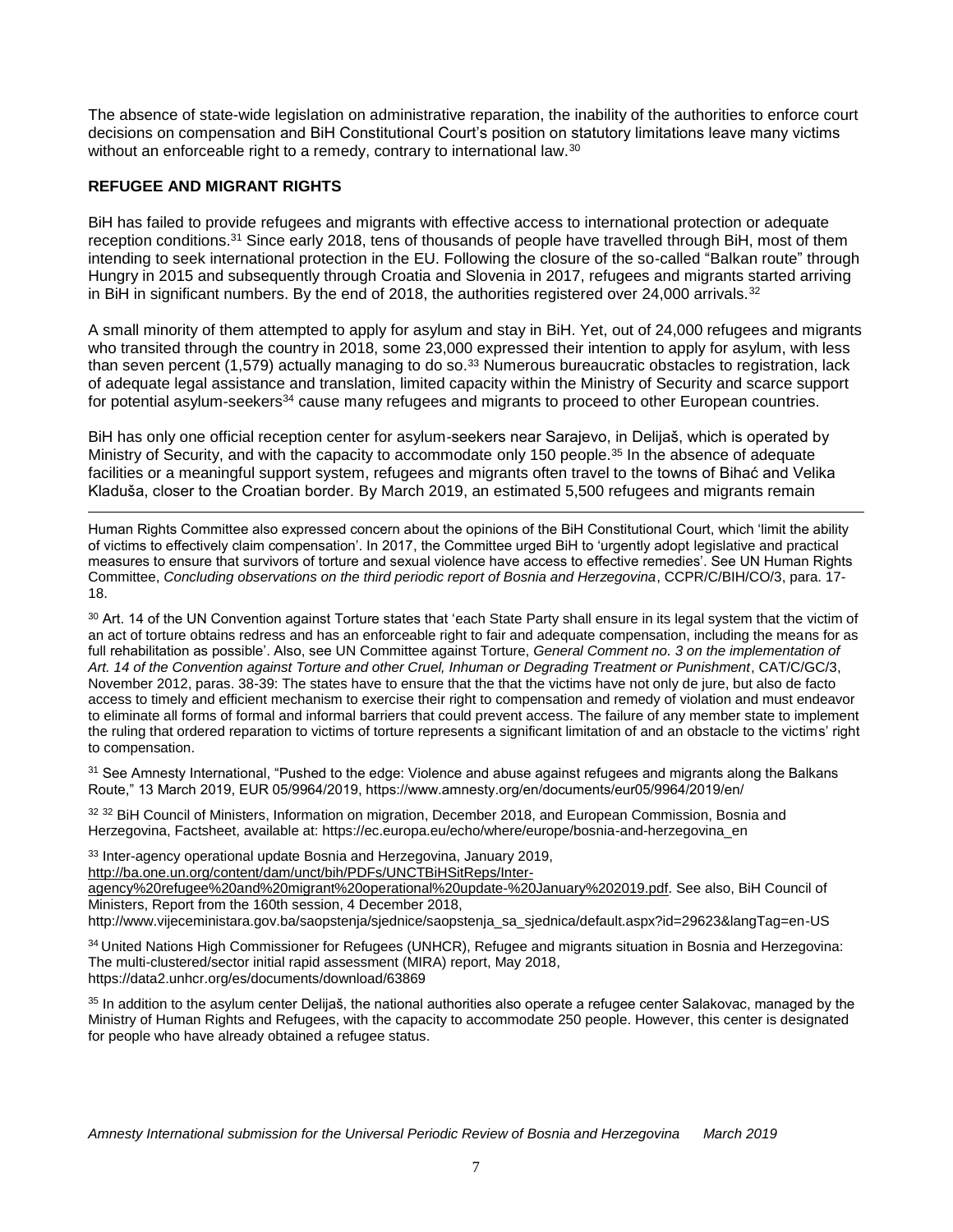trapped in BiH<sup>36</sup>, the vast majority of them in overcrowded temporary accommodation camps in Bihac and Velika Kladusa, operated by International Organization for Migration, living in inhumane and unsanitary conditions.

The Ministry of Security in BiH, which has competence over matters of asylum and migration, has failed to actively engage or meaningfully support the local authorities or to meet the needs of the growing population of refugees and migrants arriving in or transiting through BiH.

### RECOMMENDATIONS FOR ACTION BY THE STATE UNDER REVIEW

#### **Amnesty International calls on the government of Bosnia and Herzegovina to:**

#### *WITH RESPECT TO IMPUNITY FOR WAR CRIMES*

*To the authorities in Bosnia and Herzegovina:*

- Put in place a comprehensive state-wide rights-based framework for redress for civilian victims of war, including survivors of wartime sexual violence, including by adopting the Draft Strategy for Transitional Justice and Programme for Victims of Sexual Violence in Conflict;
- Develop and adopt a BiH Framework Law on Protection of Victims of Torture, including criteria for obtaining the status of victim of wartime torture, providing specific rights and entitlements for victims in the entire territory of BiH;
- Remove legal and practical obstacles to enforcing decisions on compensation and put in place measures to ensure that the right to compensation in civil and criminal proceedings is enforceable in practice;
- Continue the practice of awarding compensation for damages for wartime sexual violence in criminal proceedings before state and entity-level courts, without excluding the possibility for compensation in civil proceedings;
- Put in place measures to ensure that the courts and prosecutor's offices identify early in the proceedings the property belonging to those suspected of criminal responsibility, in order to take protective measures for the purpose of a potential forfeiture;
- Reconsider the Constitutional Court's position that the statute of limitations applies to compensation claims related to crimes under international law, and not to any proceedings related to these crimes or civil tort claims;
- Establish a victim compensation fund for the survivors of wartime sexual violence, including to address cases where convicted perpetrators are not able to pay the damages.

#### *To the authorities of Republka Srpska:*

 $\overline{a}$ 

- Put in place additional measures to ensure that the provisions in the 2018 Law on Civilian Victims of Wartime Torture do not restrict its application or exclude any victims of wartime sexual violence from obtaining the status of civilian victims of war and accompanying social and welfare benefits;
- Remove the strict five-year deadlines for applications in the Law on Civilian Victims of Wartime Torture.

#### *WITH RESPECT TO REFUGEE AND MIGRANT RIGHTS*

 Ensure that all asylum-seekers have access to fair and effective asylum procedures, including an assessment of their claims for international protection on their merit in an individualized procedure;

<sup>36</sup> Interagency operational update Bosnia and Herzegovina, 31 January 2019,

[http://ba.one.un.org/content/dam/unct/bih/PDFs/UNCTBiHSitReps/Inter-](http://ba.one.un.org/content/dam/unct/bih/PDFs/UNCTBiHSitReps/Inter-agency%20refugee%20and%20migrant%20operational%20update-%20January%202019.pdf)

[agency%20refugee%20and%20migrant%20operational%20update-%20January%202019.pdf](http://ba.one.un.org/content/dam/unct/bih/PDFs/UNCTBiHSitReps/Inter-agency%20refugee%20and%20migrant%20operational%20update-%20January%202019.pdf)